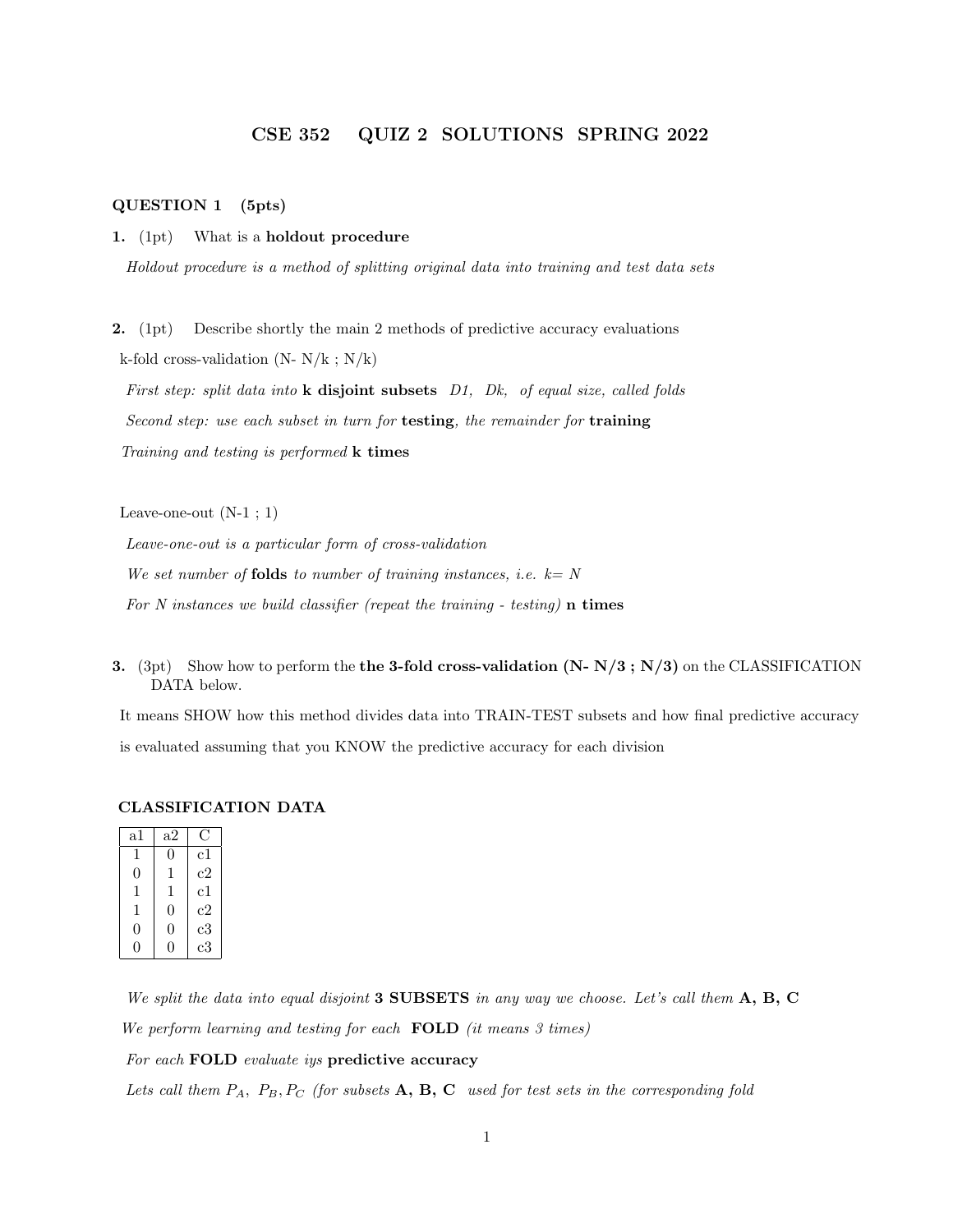The final predctive accuracy  $P$  is

$$
P = \frac{P_A + P_B + P_C}{3}
$$

# QUESTION 2. (12pts) Classification by Decision Tree

Given a Classification DB

## CLASSIFICATION DB

| O                     | a1             | a2               | a3             | a4             | C              |
|-----------------------|----------------|------------------|----------------|----------------|----------------|
| 01                    | 0              | 1                | 1              | 0              | 1              |
| 0 <sup>2</sup>        | $\overline{2}$ | 1                | $\overline{2}$ | 0              | $\overline{2}$ |
| $_{03}$               | 0              | $\boldsymbol{0}$ | $\overline{0}$ | 0              | $\overline{0}$ |
| $^{o4}$               | 0              | 0                | $\overline{2}$ | 1              | 1              |
| $\sigma$ <sup>5</sup> | $\overline{2}$ | 1                | 1              | $\overline{0}$ | $\overline{2}$ |
| 06                    | $\overline{2}$ | 0                | 1              | 0              | 1              |
| ο7                    | 0              | 0                |                | 1              | 0              |

GOAL: use the above DB and two - fold cross validation holdout to build a CLASSIFIER using the Decision Tree using the BASIC Algorithm with a1 as the root and a2, a3 as the consecutive split attributes in the subtrees (if needed).

Build your CLASSIFIER using the fold  $\mathbf{F1} = \{o1, o2, o3\}$  for training - and rest for testing and vice-versa:

use  $\mathbf{T2} = \{o4, o5, o6, o7\}$  for training - and the rest for testing.

Here are steps you must follow.

**STEP 1** (3pts) Build (draw) the Decision Tree with **a1** as the root for

 $$ 

The correct Tree in unique. No partial credit

## Solution

## General Observation for all STEPS.

- 1. MAJORITY VOTING class is  $C = 1$  as it is a majority class in the Training set.
- **2.** The attributes  $a_1$ ,  $a_2$ ,  $a_3$ ,  $a_4$  have the following sets of values.
- a1 has values: 0, 1, 2
- a2 has values: 0, 1
- a3 has values: 0, 1, 2
- a4 has values: 0, 1

The Decision Tree we are building has 2 or 2 branches depending om the root and internal nodes.

We build a tree **T1** with the fold  $\mathbf{F1} = \{o1, o2, o3\}$  used for **TRAINING** 

| $\Omega$    | a1       | a2 | a3 | a4       | ⊖              |
|-------------|----------|----|----|----------|----------------|
| o1          | $\theta$ |    |    | $\theta$ |                |
| $_{\rm o2}$ | 2        |    | 2  | $\theta$ | $\overline{2}$ |
| $_{\rm o3}$ | $\Omega$ | 0  | 0  | $\Omega$ | $\overline{0}$ |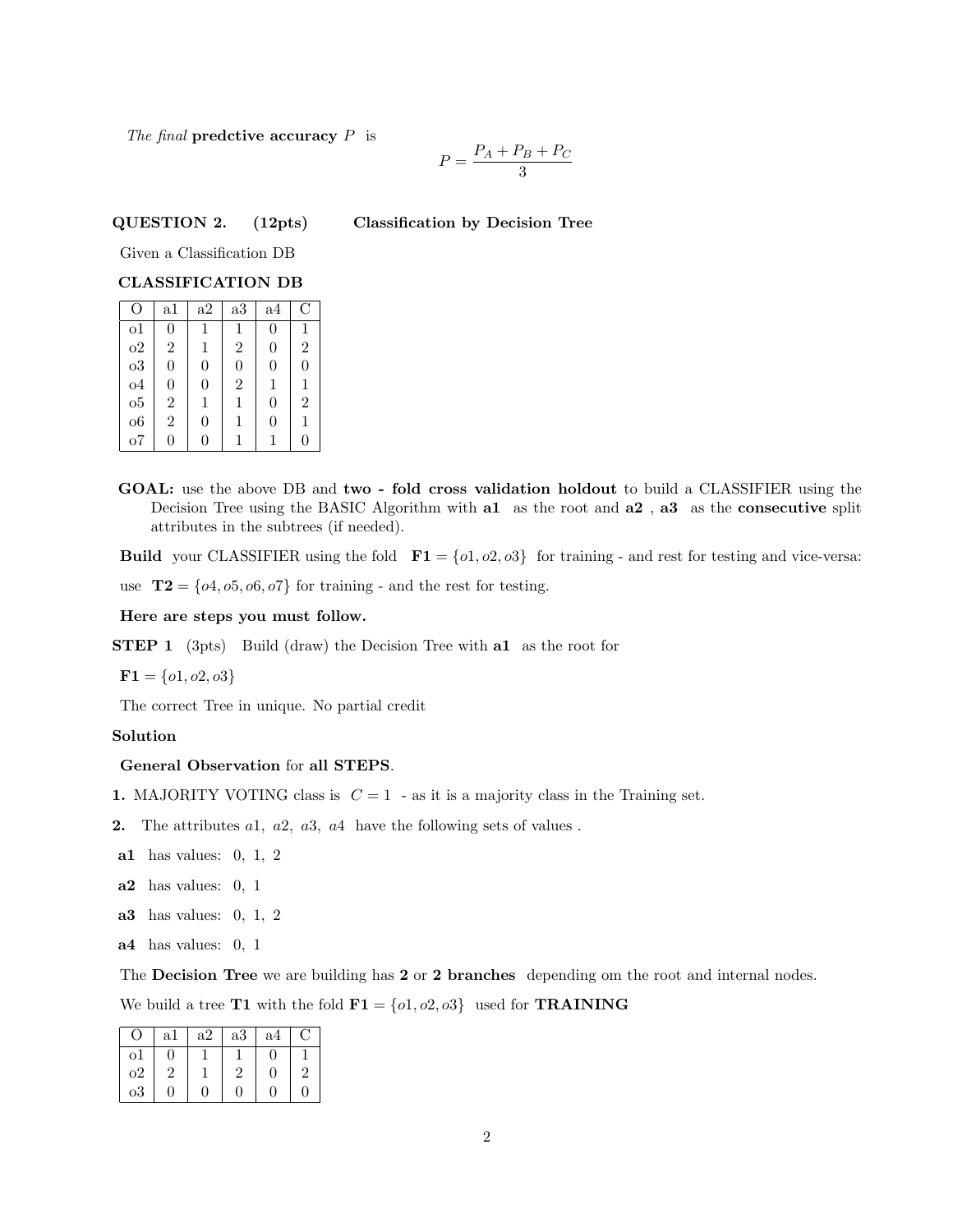## TreeT1

The tree T1 with root node a1 has 3 branches: b1 for  $a1 = 0$ , b2 for  $a1 = 1$ , and b3 for  $a1 = 2$  and we consider then one by one.

## Branch b1.

The tree **T1** branch **b1**: with **root node** a1 and  $a1 = 0$  is:

| a2 | a3 | a4 |  |
|----|----|----|--|
|    |    |    |  |
|    |    |    |  |

We use now, as instructed, the attribute  $a2$  as the **split** attribute and have a **node**  $a2$  with the following

2 branches for  $a2 = 0, 1$ , respectively.

1. Branch  $a2 = 0$ 

| aJ | a |  |
|----|---|--|
|    |   |  |

We get a **leaf**  $C = 0$  and a **rule**:

$$
R1: a1(x,0) \cap a2(x,0) \Rightarrow C(x,0)
$$

2. Branch  $a2 = 1$ 

| ,,,,,,,,, | $\sim$ |  |
|-----------|--------|--|
| a3        | a4     |  |
|           |        |  |

We get a **leaf**  $C = 1$  and a **rule**:

$$
R2: a1(x,0) \cap a2(x,1) \Rightarrow C(x,1)
$$

## Branch b2.

The tree **T1** branch **b2**: with **root node** a1 and  $a1 = 1$ 

No records on this branch, so by Termination Condition we use MAJORITY VOTE and get a leaf  $C = 1$ and a rule:

$$
R3: a1(x,1) \Rightarrow C(x,1)
$$

### Branch b3.

The tree **T1** branch **b3**: with **root node** a1 and  $a1 = 2$  is:

| aΖ | aЗ | a |  |
|----|----|---|--|
|    |    |   |  |

We get a **leaf**  $C = 2$  and a **rule**:

 $R4: a1(x,2) \Rightarrow C(x,2)$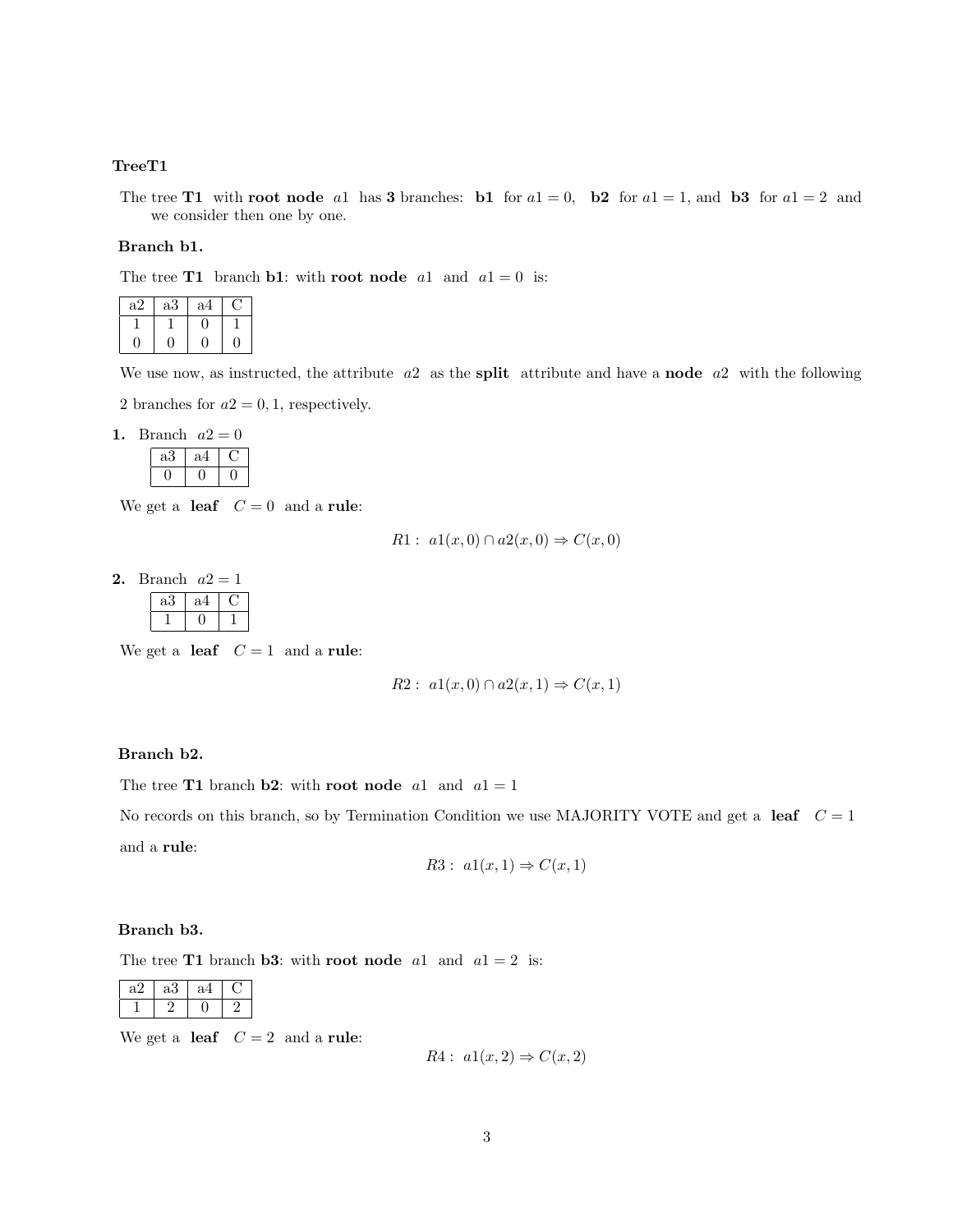STEP 2 (2pts) Write the set R1 of RULES resulting from your tree T1 in in a predicate form and evaluate rules accuracy and predictive accuracy

### Solution

The set **R1** of rules for the fold  $\mathbf{F1} = \{o1, o2, o3\}$  and **Tree T1** is:

R1: 
$$
a1(x, 0) \cap a2(x, 0) \Rightarrow C(x, 0),
$$
  
R2:  $a1(x, 0) \cap a2(x, 1) \Rightarrow C(x, 1)$ 

$$
R3: a1(x,1) \Rightarrow C(x,1),
$$

 $R4: a1(x, 2) \Rightarrow C(x, 2).$ 

TESTING **R1** rules accuracy with  $\{o1, o2, o3\}$ 

| $\left( \right)$ | a1 | a2       | a3       | a4 | C              |
|------------------|----|----------|----------|----|----------------|
| οĪ               | 0  |          |          | 0  |                |
| $_{\rm o2}$      | 2  |          | 2        | 0  | $\overline{2}$ |
| $_{\rm o3}$      | 0  | $\Omega$ | $\Omega$ | 0  | 0              |

Tuple o1 is classified by R2, o2 is classified by R4, o3 is classified by R1.

Rules accuracy for T1 is 100%

TESTING predictive accuracy with  $\{o4, o5, o6, o7\}$ 

| $\left( \ \right)$    | a1             | a2 | a3        | a4 | C) |
|-----------------------|----------------|----|-----------|----|----|
| 04                    | $\mathbf{0}$   | 0  | $\dot{2}$ |    |    |
| $\sigma$ <sup>5</sup> | $\overline{2}$ |    |           | 0  | 2  |
| $\overline{06}$       | 2              | 0  |           | 0  |    |
| ο7                    | ∩              | 0  |           |    | 0  |

Tuple o5 is classified by R1, o4 is misclassified by R1, o5 is classified by R4, o6 is misclassified by R4, o7 is classified by R1.

**Predictive accuracy** for the fold **F1** is 50  $\%$ .

We reject this result as "My Classifier".

### **STEP 3** (3pts) Build (draw) the Decision Tree with **a1** as the root for

 $$ 

The correct Tree in unique. No partial credit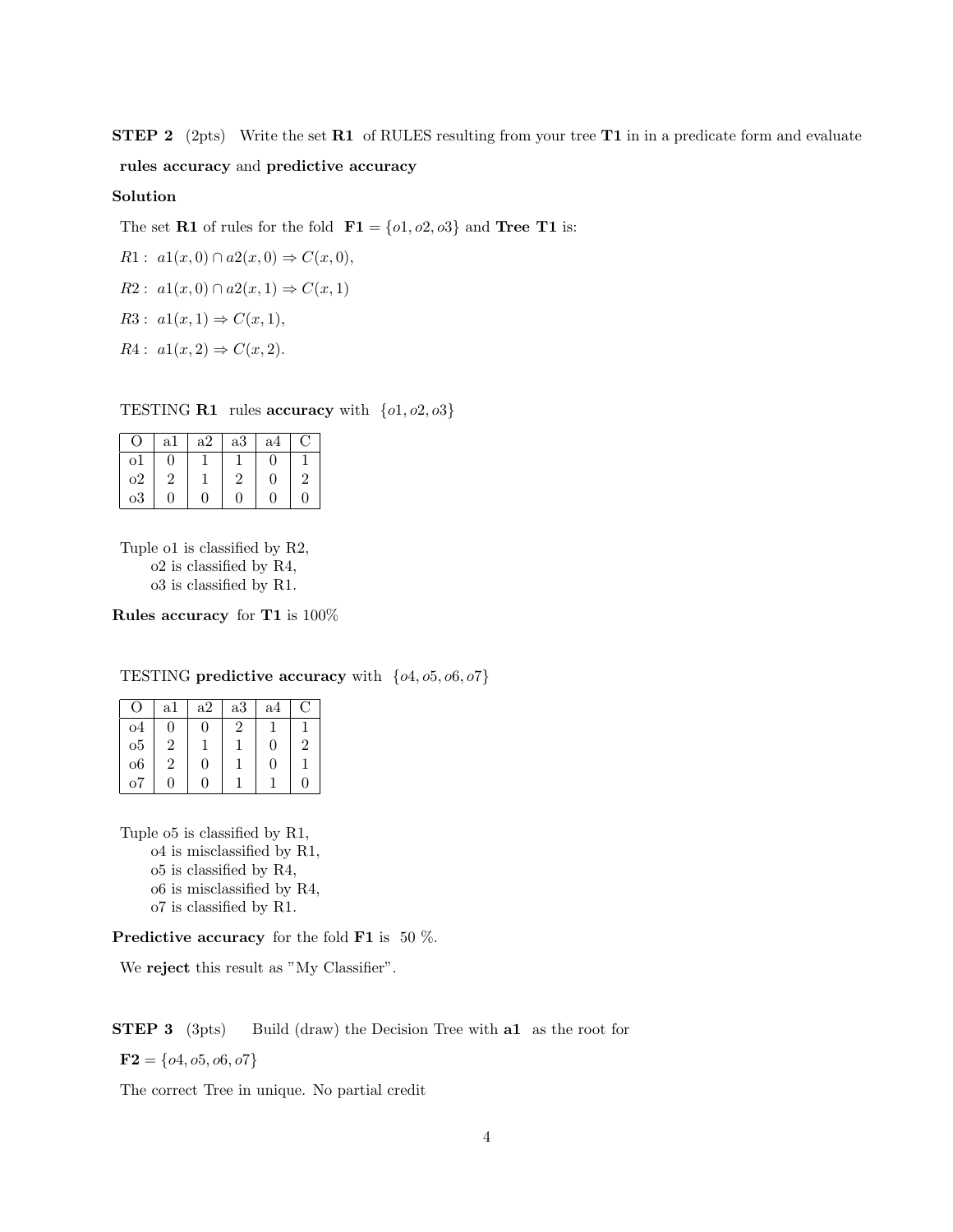## Solution

We build a tree T2 with the fold  $\mathbf{F2} = \{o4, o5, o6, o7\}$  used for **TRAINING** 

| 0               | al | a2 | a3             | a4       | €              |
|-----------------|----|----|----------------|----------|----------------|
| 04              | 0  | 0  | $\overline{2}$ |          |                |
| 05              | 2  |    |                | $\Omega$ | $\overline{2}$ |
| $\overline{06}$ | 2  | 0  |                | $\theta$ |                |
| ο7              | 0  | 0  |                |          | $\Omega$       |

## Tree T2

The tree T2 with root node all has 3 branches: b1 for  $a1 = 0$ , b2 for  $a1 = 1$ , and b3 for  $a1 = 2$  and we consider then one by one.

#### Branch b1.

The tree **T2** branch **b1**: with **root node** a1 and  $a1 = 0$  is:

| a2 | a3 | a4 |  |
|----|----|----|--|
|    |    |    |  |
|    |    |    |  |

We use now, as instructed, the attribute  $a2$  as the split attribute and have a node  $a2$  with the following

2 branches for  $a2 = 0, 1$ , respectively.

## 1. Branch  $a2 = 0$

| a3 | a4 |  |
|----|----|--|
|    |    |  |
|    |    |  |

We use now, as instructed, the attribute  $a3$  as the **split** attribute and have a **node**  $a3$  with the following 3 branches for  $a3 = 0, 1, 2$ , respectively.

Branch  $a3 = 0$ 

No records on this branch, so by Termination Condition we use MAJORITY VOTE and get a leaf  $C = 1$ and a rule:

$$
R1: a1(x,0) \cap a2(x,0) \cap a3(x,0) \Rightarrow C(x,1)
$$

Branch  $a3 = 1$ a4 C  $1 \mid 0$ 

We get a leaf  $C = 0$  and a rule:

$$
R2: a1(x,0) \cap a2(x,0) \cap a3(x,1) \Rightarrow C(x,0)
$$

Branch  $a3 = 2$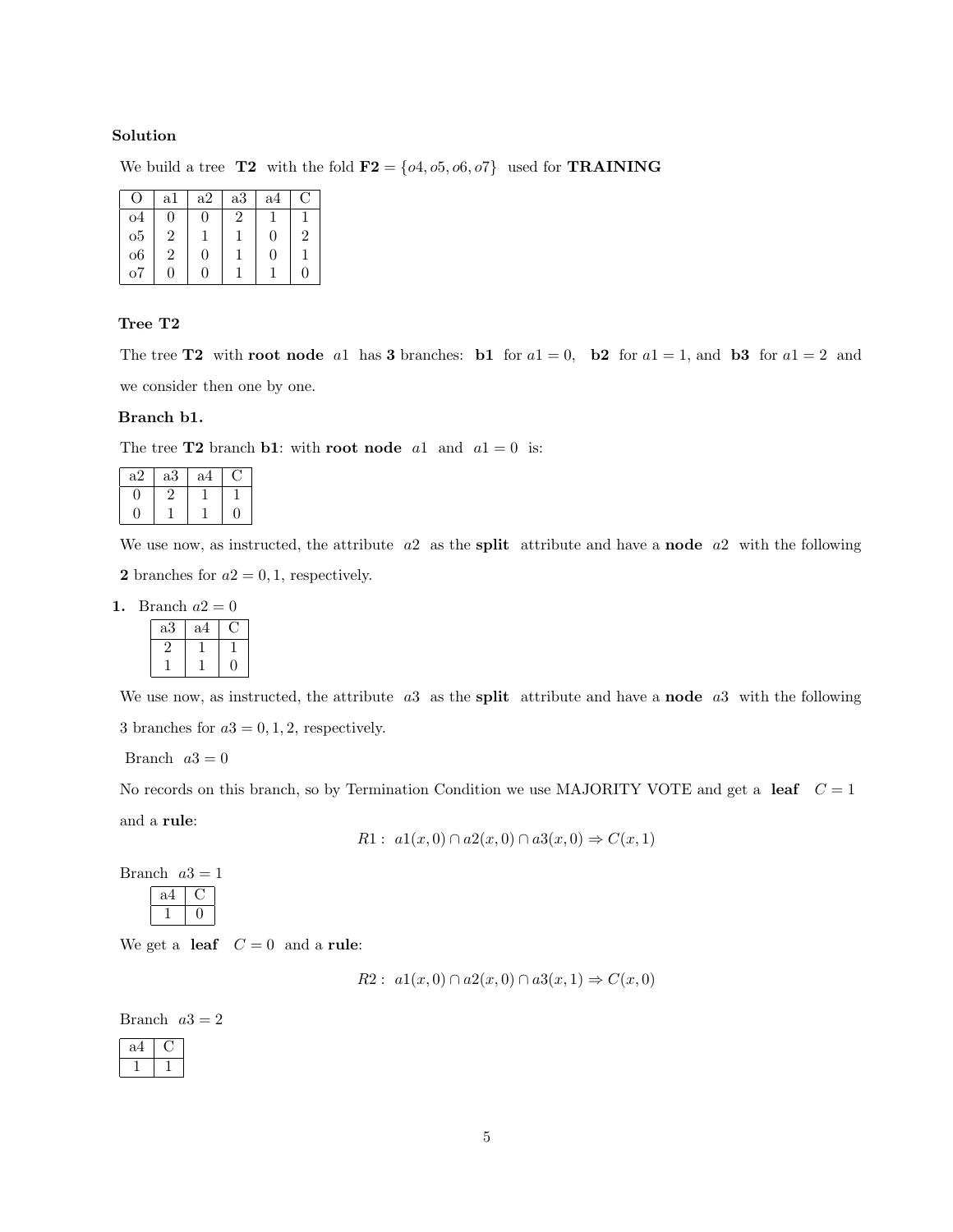We get a leaf  $C = 1$  and a rule:

$$
R3: a1(x,0) \cap a2(x,0) \cap a3(x,2) \Rightarrow C(x,1)
$$

2. Branch  $a2 = 1$ 

No records on this branch, so by Termination Condition we use MAJORITY VOTE and get a leaf  $C = 1$ and a rule:

$$
R4: a1(x,0) \cap a2(x,1) \Rightarrow C(x,1)
$$

This terminates the T2, Branch b1.

### Branch b2

The **T2** branch **b2**: with **root node** a1 and  $a1 = 1$ 

No records on this branch, so by Termination Condition we use MAJORITY VOTE and get a leaf  $C = 1$ and a rule:

$$
R5: a1(x,1) \Rightarrow C(x,1)
$$

#### Branch b3.

The **T2** branch **b3**: with **root node** a1 and  $a1 = 2$ 

| a2 | aЗ | a4 |   |
|----|----|----|---|
|    |    |    | △ |
|    |    |    |   |

We use now, as instructed, the attribute  $a2$  as the split attribute and have a node  $a2$  with the following

2 branches for  $a2 = 0$ ,  $a2 = 1$ .

| Branch $a2$ |  |
|-------------|--|
|             |  |

| a |  |
|---|--|
|   |  |

We get a **leaf**  $C = 0$  and a **rule**:

$$
R6: a1(x,2) \cap a2(x,0) \Rightarrow C(x,1)
$$

2. Branch  $a2 = 1$ 

| a | c |  |
|---|---|--|
|   |   |  |

We get a leaf  $C = 2$  and a rule:

$$
R7: a1(x,2) \cap a2(x,1) \Rightarrow C(x,2)
$$

STEP 4 (2pts) Write the set of RULES R2 resulting from your tree T2 in a predicate form and evaluate the rules accuracy and predictive accuracy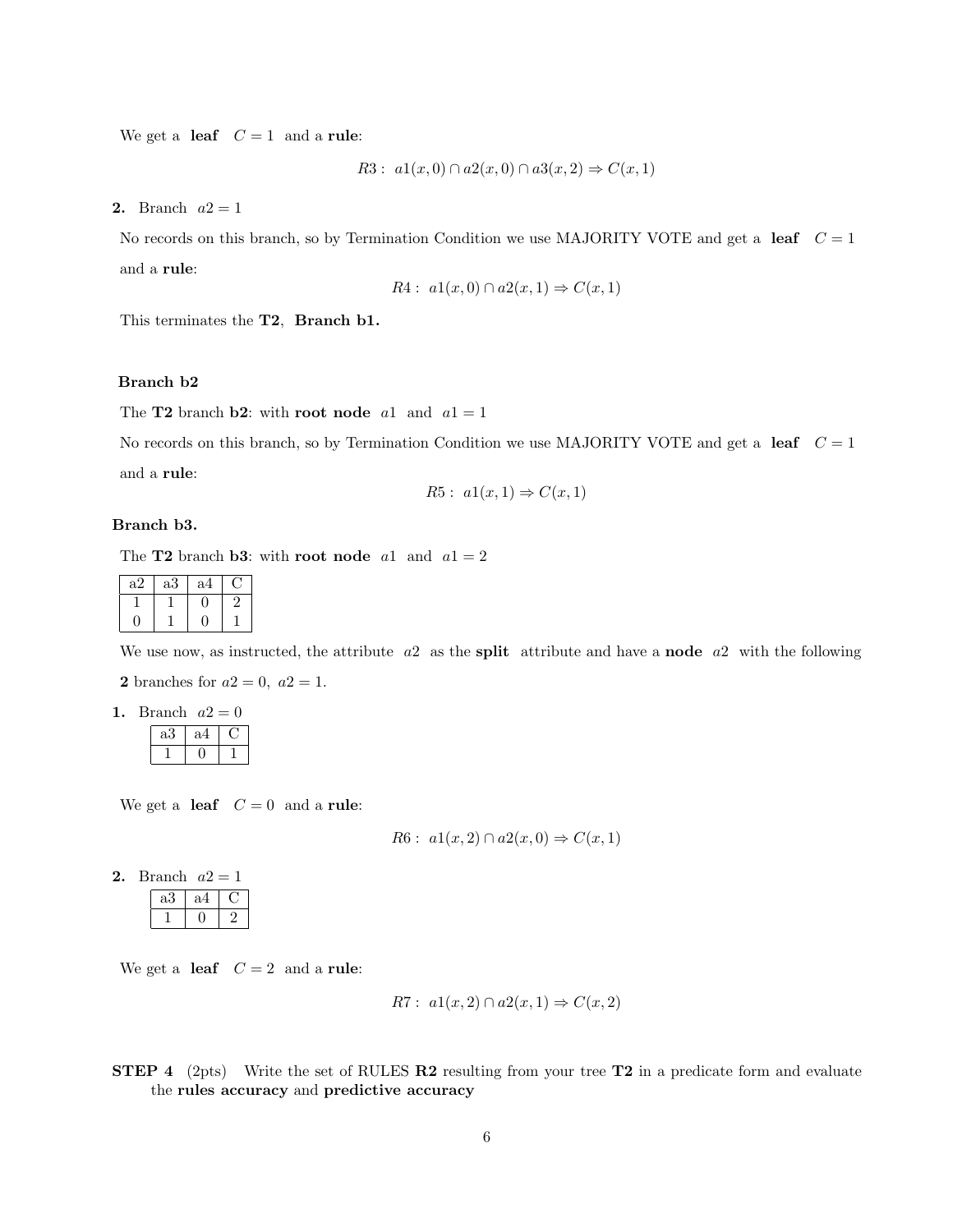## Solution

The set **R2** of rules for the fold  $\mathbf{F1} = \{o1, o2, o3\}$  and **Tree T2** is:

 $R1: a1(x,0) \cap a2(x,0) \cap a3(x,0) \Rightarrow C(x,1),$  $R2: a1(x, 0) \cap a2(x, 0) \cap a3(x, 1) \Rightarrow C(x, 0),$  $R3: a1(x,0) \cap a2(x,0) \cap a3(x,2) \Rightarrow C(x,1)$  $R4: a1(x, 0) \cap a2(x, 1) \Rightarrow C(x, 1),$  $R5: a1(x,1) \Rightarrow C(x,1),$  $R6: a1(x, 2) \cap a2(x, 0) \Rightarrow C(x, 1),$  $R7: a1(x, 2) \cap a2(x, 1) \Rightarrow C(x, 2).$ 

TESTING **R2** rules accuracy with the fold  $\mathbf{F2} = \{o4, o5, o6, o7\}$  used for **TRAINING** 

| $\left( \right)$ | a1 | a2 | a3             | a4 | €              |
|------------------|----|----|----------------|----|----------------|
| 04               | 0  | 0  | $\overline{2}$ |    |                |
| 0 <sub>5</sub>   | 2  |    |                | 0  | $\overline{2}$ |
| 06               | 2  | 0  |                | 0  |                |
| 07               | 0  | 0  |                |    | 0              |

o4 is classify by rule R3

o5 is classified by R7, o6 is classified by R6, o7 is classified by R2.

Rules accuracy for F2 is 100%

TESTING predictive accuracy with  ${o1, o2, o3}$ 

| $\left( \right)$ | a1 | a2 | a3       | a4           | τĴ |
|------------------|----|----|----------|--------------|----|
| $\Omega$         | 0  |    |          | 0            |    |
| o2               | 2  |    | റ        | $\mathbf{0}$ |    |
| $_{\rm o3}$      | 0  | 0  | $\Omega$ | 0            | 0  |

Tuple o1 is classified by R4, o2 is classified by R7, o3 is misclassified by R1.

Predictive accuracy for F2 is 66.7%

STEP 5 (2pts) Write your answer as " My Classifier is: " and Justify your decision.

I accept the set R2 rules as my Classifier; not a very string one - but rules accuracy is 100%.

Observe that there is a strong reason to reject it and to give an answer There is no Classifier.

QUESTION 3 (5pts)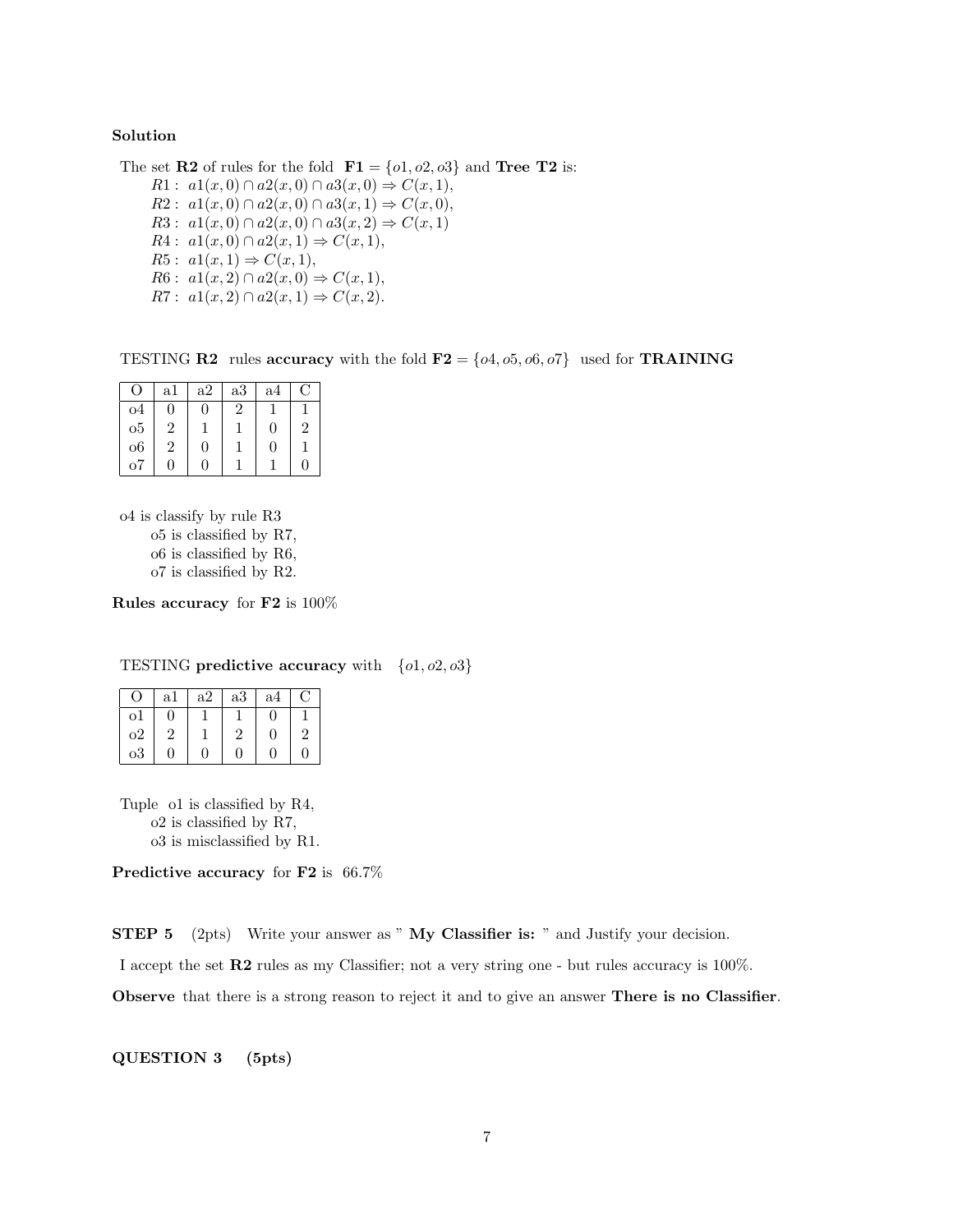- 1. (1pts) Give a short general description what is a Neural Network Neural Network is a set of connected INPUT/OUTPUT UNITS, where each connection has a WEIGHT associated with it
- 2. (1pts) Give a short general description how Neural Network learns

Neural Network learns by adjusting the weights so as to be able to correctly classify the training data and hence, after testing phase, to classify unknown data

3. (1pts) Given a classification data D with attributes a1, a2, ... an and classes c1, c2, .. ck

Which is the number of INPUT nodes of any NN for D?

There is **n** nodes, as many as attributes

Which is the number of OUTPUT nodes of any NN for full classification for  $D$ ?

There is  $k$  nodes, as many as classes

Which is he number of hidden layers?

There is as many as we want; must be at least one

Which is the number of nodes in the hidden layers?

There is as many as we want; must be at least one

#### 4. (2pts) Design 3 Neural Networks for the CLASSIFICATION DATA from QUESTION 2

One for full classification

There is FOUR input nodes, THREE output nodes - at least one hidden layer with number of nods of your choice.

Two for contrast learning (for your chosen classes)

#### Solution

There wre two possibilities.

- 1. There is FOUR input nodes, TWO output nodes one for your CLASS of choice, the other for NOL CLASS. There is at least one hidden layer with number of nods of your choice
- 2. There is FOUR input nodes, ONE output node for your CLASS at least one hidden layer with number of nods of your choice
- The output node represent a CLASS (one of three ) of your choice. Hence you can have 3 choices for OUTPUT node

Must draw all weight with proper indexes as i Hmk 3 or Lecture

Draw pictures and explain correctness of your topology

Enumerate all nodes and weights

The explanations are above